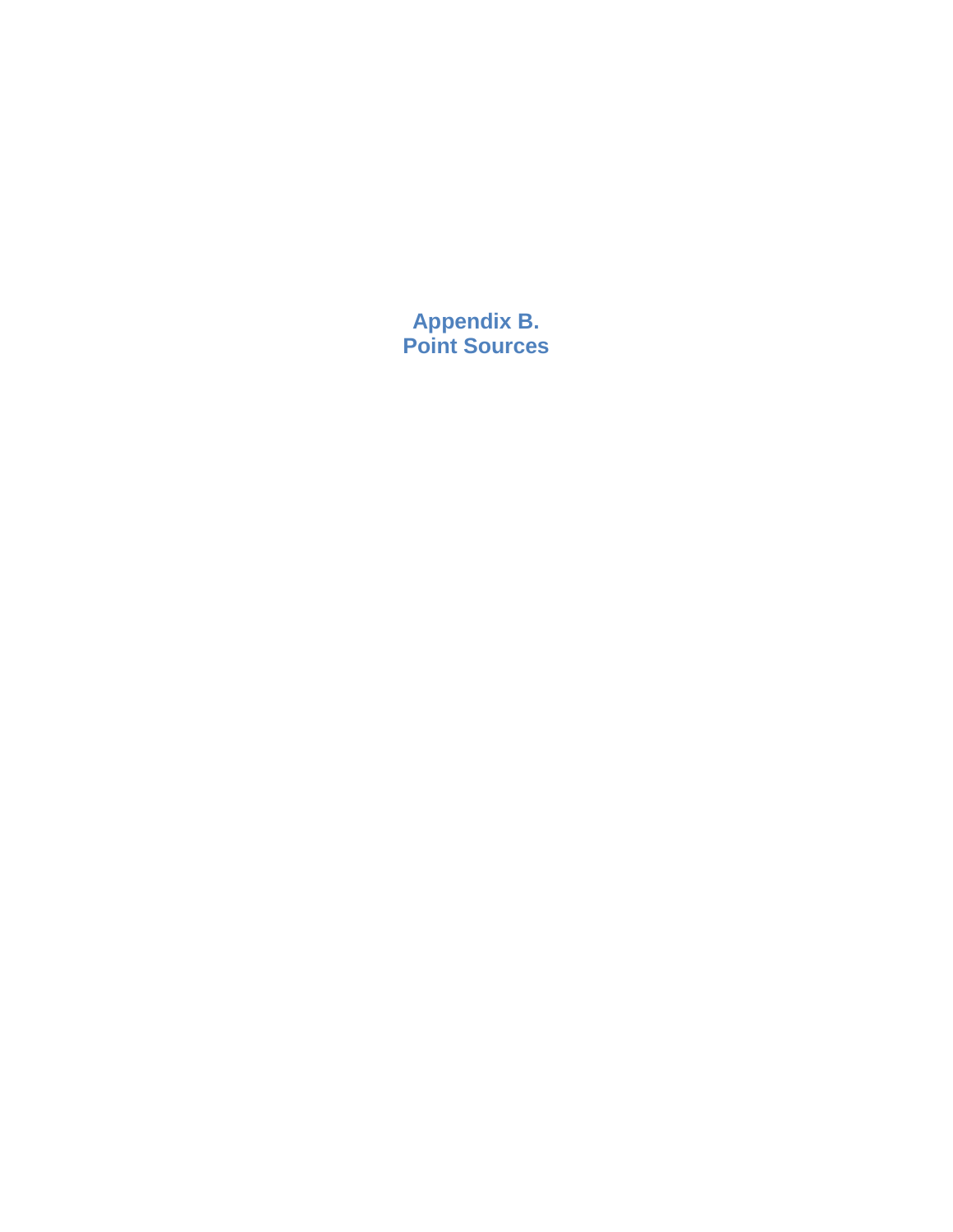# **Tables**

| Table B-1. NPDES-permitted facilities that discharge to tributaries to the Maumee River (lower) |  |
|-------------------------------------------------------------------------------------------------|--|
|                                                                                                 |  |
| Table B-2. NPDES-permitted facilities that discharge directly to the Maumee River (lower) and   |  |
|                                                                                                 |  |
| Table B-4. Flow rate DMR data in the Lake Erie tributaries HUC (04100010 07) and lower          |  |
|                                                                                                 |  |
| Table B-5. Fecal coliform DMR data in the Turtle Creek and Frontal Lake Erie watershed B-8      |  |
| Table B-6. Fecal coliform DMR data in the Crane Creek and Frontal Lake Erie watershed B-8       |  |
| Table B-7. Fecal coliform DMR data in the Cedar Creek and Frontal Lake Erie watershed  B-8      |  |
|                                                                                                 |  |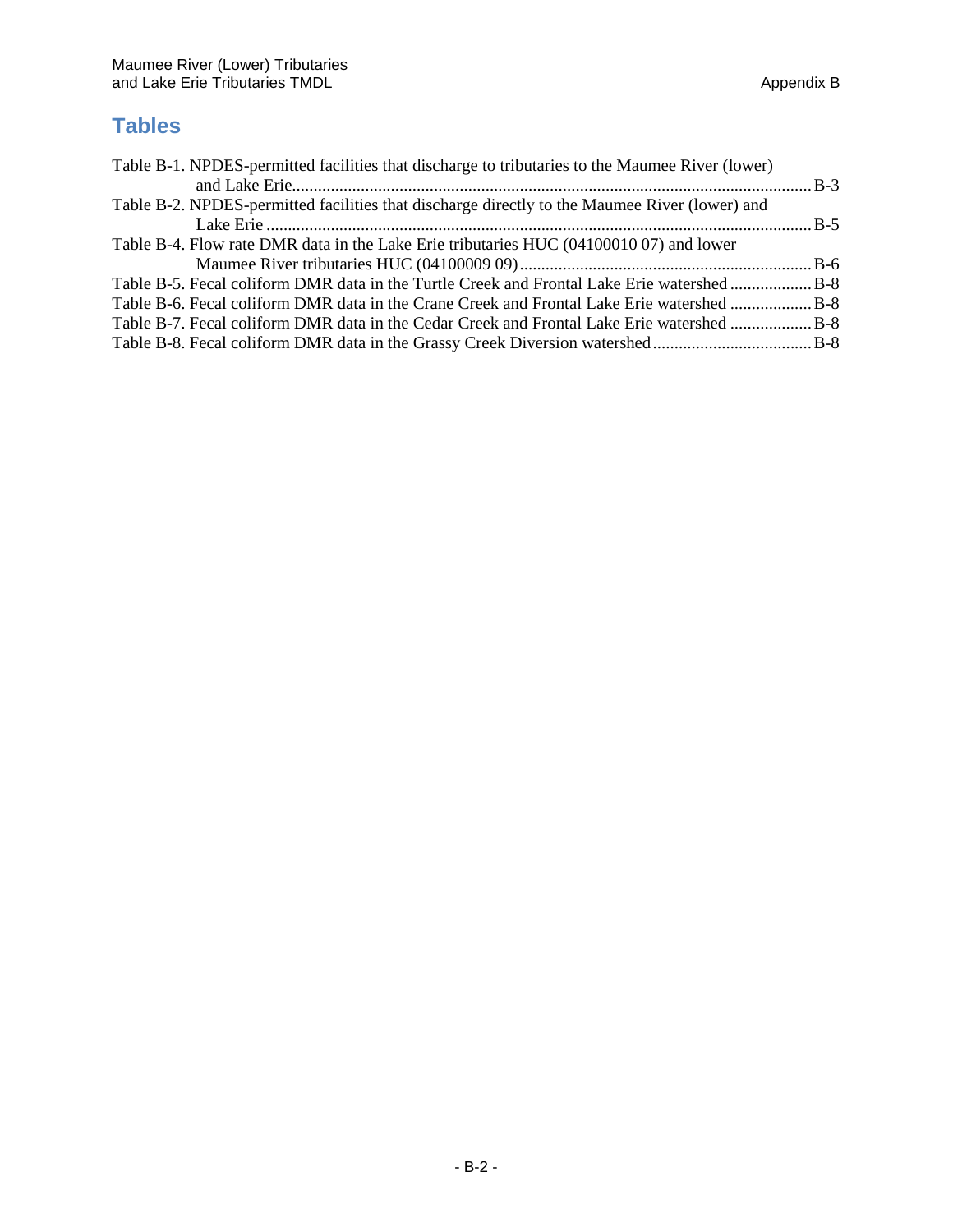## **Table B-1. NPDES-permitted facilities that discharge to tributaries to the Maumee River (lower) and Lake Erie**

|                                              |                                                          | <b>Ohio EPA</b> | <b>U.S. EPA</b> |                                                           |
|----------------------------------------------|----------------------------------------------------------|-----------------|-----------------|-----------------------------------------------------------|
| <b>Watershed (HUC)</b>                       | <b>Facility</b>                                          | ID              | ID              | Waterbody                                                 |
| Turtle Creek -<br><b>Frontal Lake Erie</b>   | Allen Elementary School <sup>a</sup>                     | 2PT00042        | OH0132438       | North Branch Turtle<br>Creek                              |
| (04100010 07 01)                             | Carroll Water and Sewer<br><b>District</b>               | 2IY00012        | OH0125440       | unnamed tributary to<br><b>Turtle Creek</b>               |
|                                              | Fenwick Marina <sup>b</sup>                              | 2PR00130        | OH0125784       | <b>Turtle Creek</b>                                       |
|                                              | Inland Marina and MHP <sup>b</sup>                       | 2PY00074        | OH0141674       | <b>Turtle Creek</b>                                       |
|                                              | Turtle Creek Marina and<br>Campground <sup>b</sup>       | 2PS00011        | OH0122220       | <b>Turtle Creek</b>                                       |
|                                              | <b>White Rock Quarry</b>                                 | 2IJ00037        | OH0002861       | unnamed tributary to<br>North Branch Turtle<br>Creek      |
| Crane Creek -                                | Fuel Mart #641 °                                         | 21100050        | OH0116041       | <b>Crane Creek</b>                                        |
| <b>Frontal Lake Erie</b>                     | Luther Home of Mercy <sup>d</sup>                        | 2PS00013        | OH0126888       | <b>Williston Ditch</b>                                    |
| (04100010 07 02)                             | Perrysburg Estates MHP                                   | 2PY00014        | OH0102687       | ditch to Henry Creek                                      |
|                                              | <b>Pilot Travel Center No</b><br>012 <sup>c</sup>        | 2IN00147        | OH0116611       | miscellaneous                                             |
|                                              | Toledo Travel Center <sup>c</sup>                        | 21100032        | OH0111368       | <b>Crane Creek</b>                                        |
|                                              | Village Green MHP                                        | 2PY00008        | OH0095117       | unnamed tributary to<br><b>Crane Creek</b>                |
|                                              | <b>Wildflower Place</b><br>Subdivision WWTP <sup>d</sup> | 2PW00010        | OH0126578       | <b>Crane Creek</b>                                        |
| Cedar Creek -<br><b>Frontal Lake Erie</b>    | Bulk Plant Millbury <sup>c</sup>                         | 2IN00174        | OH0122637       | I-280 ditch to Cedar<br>Creek                             |
| (04100010 07 03)                             | Cardinal Aggregates Inc                                  | 2IJ00098        | OH0135798       | unnamed tributary to<br>Cedar Creek                       |
|                                              | Crazy Lady Inn <sup>e</sup>                              | 2PR00263        | OH0141798       | Cedar Creek                                               |
|                                              | Evergreen Recycling &<br>Disposal <sup>c</sup>           | 2IN00108        | OH0095338       | Otter Creek & Dry Creek                                   |
|                                              | Five Point MHP                                           | 2PY00073        | OH0141615       | Cedar Creek                                               |
|                                              | Stoneco, Inc. Lime City<br>Plant                         | 2IJ00052        | OH0003573       | <b>B&amp;R Mills Ditch to Dry</b><br>Creek                |
| <b>Berger Ditch</b>                          | Hirzel Canning Co                                        | 21H00111        | OH0135666       | <b>Wolf Creek</b>                                         |
| (04100010 07 05)                             | Oregon WTP                                               | 2IW00220        | OH0041815       | Berger Ditch & Lake Erie                                  |
| Otter Creek -                                | Asphalt Materials Inc <sup>c</sup>                       | 2IN00165        | OH0122319       | Wynn Road Ditch                                           |
| <b>Frontal Lake Erie</b><br>(04100010 07 06) | Bay Shore Plant <sup>c</sup>                             | 2IB00000        | OH0002925       | Driftmeyer Ditch &<br>Maumee Bay (Lake Erie) <sup>f</sup> |
|                                              | <b>Broadway Warehouse</b><br>605 Ltd °                   | 21100108        | OH0141593       | <b>Otter Creek</b>                                        |
|                                              | <b>Cedar Point Development</b><br>LLC <sup>c</sup>       | 21100106        | OH0135470       | Heckman Ditch                                             |
|                                              | East Broadway Middle<br>School <sup>c</sup>              | 2PT00051        | OH0138819       | <b>Otter Creek</b>                                        |
|                                              | <b>Envirosafe Services of</b><br>Ohio                    | 2IN00013        | OH0053864       | multiple <sup>9</sup>                                     |
|                                              | Evergreen Recycling &<br>Disposal <sup>c</sup>           | 2IN00108        | OH0095338       | Otter Creek & Dry Creek                                   |
|                                              | Fresenius Medical Care <sup>c</sup>                      | 2IN00235        | OH0141992       | Driftmeyer Ditch                                          |
|                                              | Oregon Terminal                                          | 2IG00024        | OH0078301       | Amlosch Ditch                                             |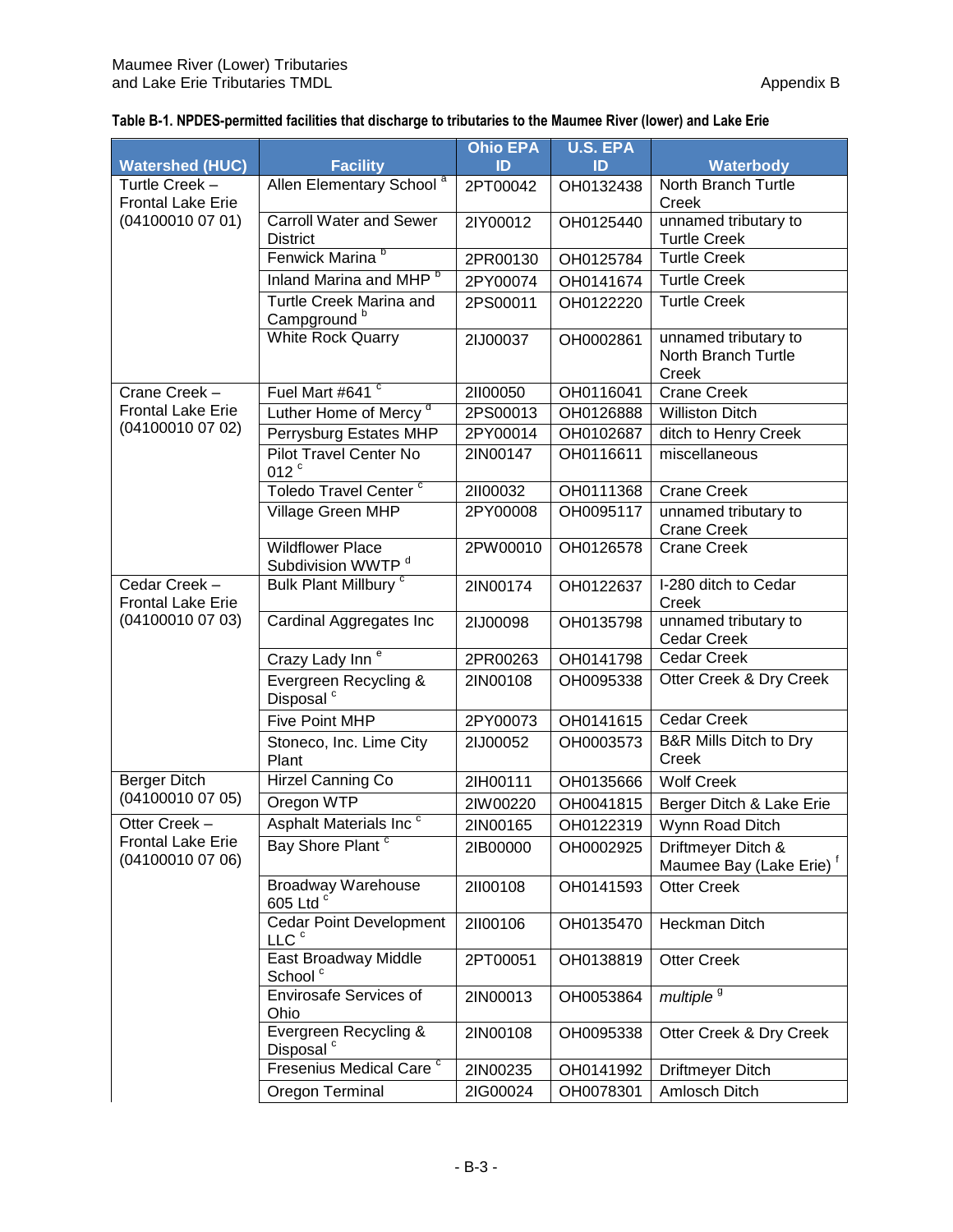| <b>Watershed (HUC)</b>               | <b>Facility</b>                                        | <b>Ohio EPA</b><br>ID | <b>U.S. EPA</b><br>ID | Waterbody                                |
|--------------------------------------|--------------------------------------------------------|-----------------------|-----------------------|------------------------------------------|
|                                      | Pilkington NA - E<br>Broadway Rd Facility <sup>c</sup> | 2IN00020              | OH0002445             | Otter Creek                              |
|                                      | Sunoco Inc R & M                                       | 2IG00003              | OH0002763             | Otter Creek <sup>h</sup>                 |
|                                      | Toledo Station                                         | 21100019              | OH0095451             | Otter Creek                              |
|                                      | Toledo Terminal <sup>c</sup>                           | 2IG00021              | OH0058793             | Driftmeyer Ditch                         |
|                                      | Toledo WTP <sup>c</sup>                                | 2IW00260              | OH0030759             | Duck Creek & Otter<br>Creek              |
| <b>Grassy Creek</b>                  | Country Manor Estates                                  | 2PG00096              | OH0079197             | Hull Prairie Ditch                       |
| <b>Diversion</b><br>(04100009 09 02) | Maurer MHP                                             | 2PY00005              | OH0078450             | <b>Grassy Creek Diversion</b>            |
| Delaware Creek -<br>Maumee River     | Middleport Terminal,<br>Toledo                         | 2IN00218              | OH0138525             | Duck Creek                               |
| (041000090904)                       | Toledo M/W Shop c                                      | 2IT00015              | OH0078514             | unnamed tributary to the<br>Maumee River |
|                                      | Toledo WTP                                             | 2IW00260              | OH0030759             | Duck Creek & Otter<br>Creek              |

**Notes** 

 $MHP$  = mobile home park;  $WTP$  = water treatment plant.

a. Allen Elementary School (2PT00042) is no longer operational and cannot discharge.

b. Fenwick Marina (Ohio EPA ID 2PR00130), Inland Marina and MHP (Ohio EPA ID 2PY00074), and Turtle Creek Marina and Campground (Ohio EPA ID 2PS00011) are located on Turtle Creek, near the creek's mouth on Lake Erie and within the lacustrine zone.

c. These facilities have individual NPDES permits for storm water discharges.

d. Luther Home of Mercy (Ohio EPA ID 2PS00013) and Wildflower Place Subdivision WWTP (Ohio EPA ID 2PW00010) will be connected to public sewers by 2015.

e. The wastewater treatment works permitted for the Crazy Lady Inn (Ohio EPA ID 2PR00263) were never built; the permit may be closed.

f Only outfall 002 discharges to Driftmeyer Ditch. The facility normally discharges via outfalls 001 (746 mgd) and 003 (2.3 mgd) to an effluent channel to Maumee Bay (Lake Erie). The only limit for outfall 002 is for pH.

g. Multiple outfalls discharge to unnamed ditches and storm sewers to Otter Creek, Driftmeyer Ditch, and Joehlin Ditch.

h. Outfall 001 is for emergency storm water overflow.

i. Country Manor Estates (Ohio EPA 2PG00096) is will be removed and the subdivision is connected to public sewers in June 2012.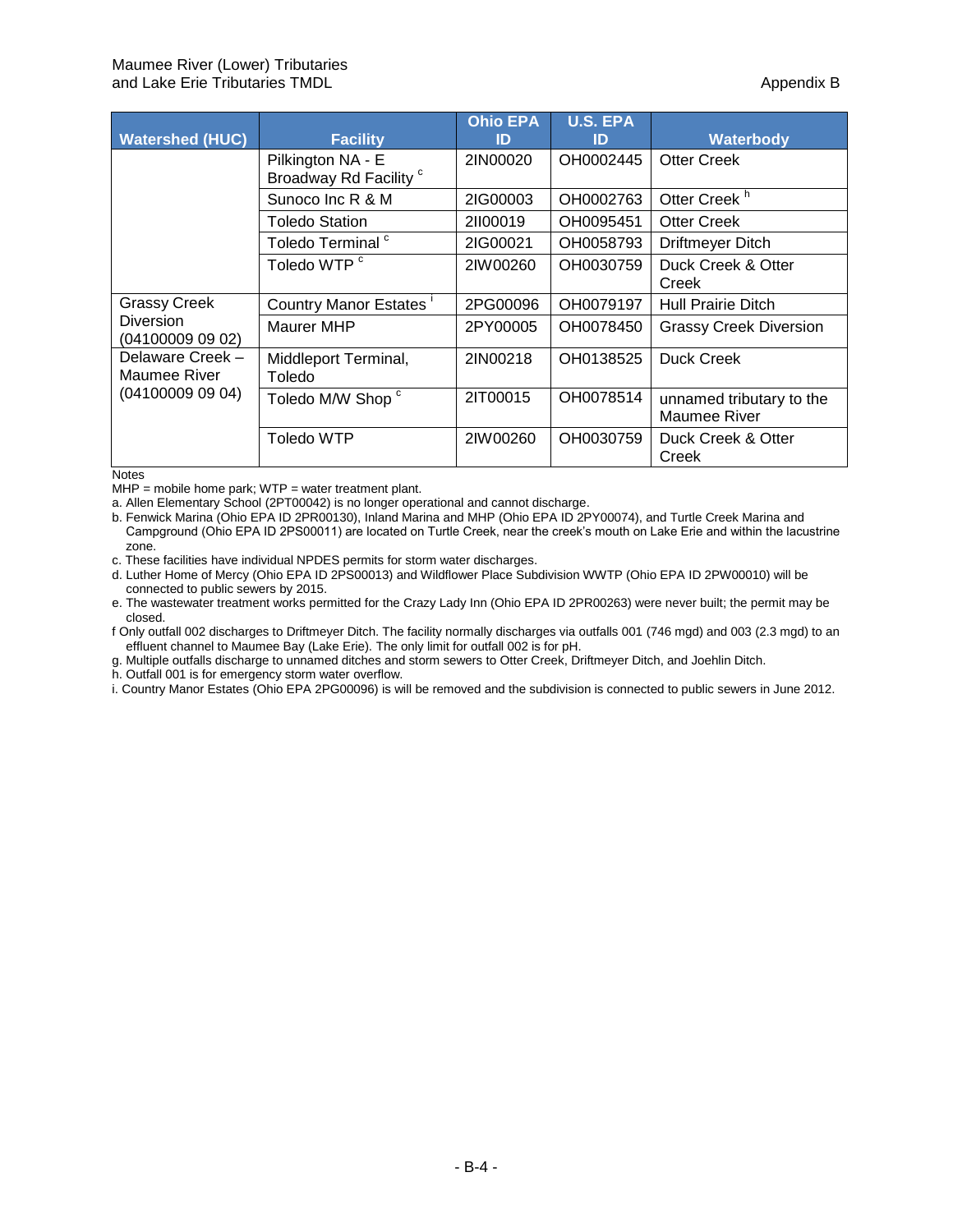| <b>Watershed (HUC)</b>                                        | <b>Facility</b>                                             | <b>Ohio EPA</b><br>ID | <b>U.S. EPA</b><br>ID | <b>Waterbody</b>                                 |
|---------------------------------------------------------------|-------------------------------------------------------------|-----------------------|-----------------------|--------------------------------------------------|
| Turtle Creek $-$                                              | Carroll Township<br><b>Treatment Services Inc</b>           | 2PS00007              | OH0095575             | Wild Wings Marsh (Lake<br>Erie)                  |
| <b>Frontal Lake Erie</b><br>(04100010 07 01)                  | Davis Besse<br>(FirstEnergy Nuclear<br>Gen Corp)            | 21B00011              | OH0003786             | Lake Erie, Navarre Marsh,<br>and Toussaint River |
| Cedar Creek -<br><b>Frontal Lake Erie</b><br>(04100010 07 03) | Meinke Marina and<br>Campground                             | 2PR00165              | OH0130290             | Lake Erie                                        |
|                                                               | Oregon WWTP                                                 | 2PD00035              | OH0052914             | Maumee Bay (Lake Erie)                           |
| Otter Creek -<br><b>Frontal Lake Erie</b>                     | <b>CSX Transportation Inc</b><br><b>Toledo Dock Yard</b>    | 21T00013              | OH0053163             | Maumee Bay (Lake Erie)                           |
| (04100010 07 06)                                              | Toledo Refinery                                             | 2IG00007              | OH0002461             | Maumee Bay (Lake Erie) <sup>a</sup>              |
| Crooked Creek -                                               | Maumee WWTP                                                 | 2PK00000              | OH0034223             | Maumee River                                     |
| Maumee River<br>(04100009 09 03)                              | Perrysburg WWTP                                             | 2PD00002              | OH0021008             | Maumee River                                     |
|                                                               | Delta Fuels, Inc.                                           | 2IN00226              | OH0139068             | Maumee River                                     |
|                                                               | Pilkington North<br>America Rossford Plt 6                  | 2IN00030              | OH0002453             | Maumee River                                     |
| Delaware Creek -<br><b>Maumee River</b>                       | Sunoco, Inc., R&M<br><b>Marine Terminal</b>                 | 2IG00009              | OH0002780             | Maumee River                                     |
| (04100009 09 04)                                              | Toledo Bay WWTP                                             | 2PF00000              | OH0027740             | Maumee River, Ottawa<br>River, and Swan Creek    |
|                                                               | <b>Toledo N-Viro Biosolids</b><br><b>Treatment Facility</b> | 2IN00224              | OH0139025             | $-$ b                                            |

**Notes** 

a. This facility discharges to Maumee Bay, except for an emergency overflow outfall (001) that discharges to Otter Creek. Discharge from outfall 001 will only occur when the thermal pumps fail. The facility has never reported a discharge from this outfall.

b. This facility distributes biosolids for land application; it does not discharge to a water of the state.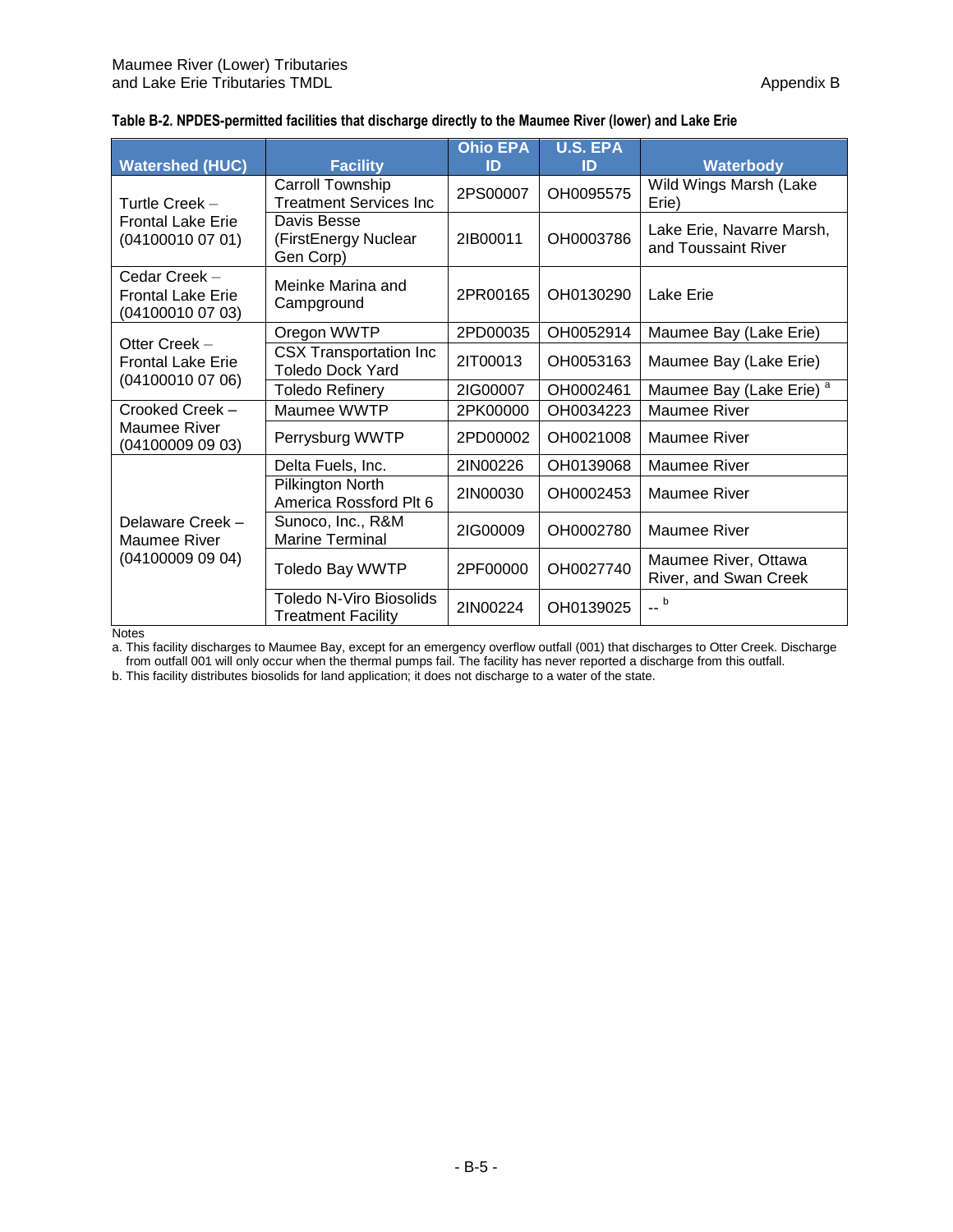**Table B-3. Flow rate DMR data in the Lake Erie tributaries HUC (04100010 07) and lower Maumee River tributaries HUC (04100009 09)**

| Facility                                                |                                                                       |                          |              | <b>Samples</b> |               |                | <b>Reported Discharges</b> |                          |                          |  |
|---------------------------------------------------------|-----------------------------------------------------------------------|--------------------------|--------------|----------------|---------------|----------------|----------------------------|--------------------------|--------------------------|--|
| I.D.                                                    | <b>Name</b>                                                           | <b>Design</b>            | <b>Begin</b> | <b>End</b>     | No.           | No.            | <b>Min</b>                 | <b>Max</b>               | <b>Median</b>            |  |
| Turtle Creek and Frontal Lake Erie (HUC 04100010 07 01) |                                                                       |                          |              |                |               |                |                            |                          |                          |  |
| 2PT00042                                                | Allen Elementary School                                               | 0.0075                   | 4/26/04      | 5/23/11        | 86            | 86             | 0.000100                   | 0.004500                 | 0.004200                 |  |
| 2IY00012                                                | <b>Carroll Water and Sewer District</b>                               | 0.039                    | 1/1/02       | 9/30/11        | 3,640         | 2,412          | 0.007000                   | 0.265000                 | 0.025000                 |  |
| 2PR00130                                                | Fenwick Marina                                                        | 0.015                    | 6/1/02       | 9/28/11        | 1,491         | 1,351          | 0.0001                     | 0.0075                   | 0.0006                   |  |
| 2PY00074                                                | Inland Marina and Mobile Home Park                                    | 0.035                    | 6/1/09       | 6/30/09        | 30            | 30             | 0.0004                     | 0.0004                   | 0.0004                   |  |
| 2PS00011                                                | Turtle Creek Marina and Campground <sup>a</sup>                       | 0.020                    | 4/1/07       | 9/30/11        | 686           | 581            | 0.0008                     | 0.008                    | 0.018095                 |  |
| 2IJ00037                                                | <b>White Rock Quarry</b>                                              | 7.91                     | 1/14/02      | 9/30/11        | 2,481         | 2,270          | 0.0004                     | 3.46                     | 0.56                     |  |
|                                                         | Crane Creek and Frontal Lake Erie (HUC 04100010 07 02)                |                          |              |                |               |                |                            |                          |                          |  |
| 2PS00013                                                | Luther Home of Mercy                                                  | 0.0325                   | 1/1/02       | 9/30/11        | 3,650         | 2,720          | 0.001                      | 0.24                     | 0.022                    |  |
| 2PY00014                                                | Perrysburg Estates MHP                                                | 0.0624                   | 1/1/02       | 9/30/11        | 3,468         | 3,468          | 0.004                      | 6                        | 0.06                     |  |
| 2PY00008                                                | Village Green MHP $-$ 001 $b$                                         | 0.045                    | 1/1/02       | 9/30/11        | 3,560         | 3,102          | 0.02                       | 0.3                      | 0.03                     |  |
| 2PW00010                                                | Wildflower Place Subdivision WWTP                                     | 0.057                    | 1/1/02       | 9/30/11        | 3,496         | 3,496          | 0.001                      | 30                       | 0.035                    |  |
|                                                         | Cedar Creek and Frontal Lake Erie (HUC 04100010 07 03)                |                          |              |                |               |                |                            |                          |                          |  |
| 2IN00174                                                | <b>Bulk Plant Millbury</b>                                            | $\overline{a}$           | 6/18/03      | 7/5/11         | 49            | 19             | 0.001400                   | 0.004558                 | 0.001403                 |  |
| 2IJ00098                                                | Cardinal Aggregates Inc                                               | 2.88                     | 9/1/05       | 9/30/11        | 2,000         | 1,602          | 0.014                      | 1.62                     | 0.2                      |  |
| 2PR00263                                                | Crazy Lady Inn <sup>c</sup>                                           | 0.005                    | 11/1/08      | 8/1/11         |               |                |                            |                          | $\overline{a}$           |  |
| 2PY00073                                                | <b>Five Point MHP</b>                                                 | 0.0066                   | 8/1/10       | 9/25/11        | 426           | 399            | 0.000725                   | 0.002250                 | 0.00225                  |  |
| 2IJ00052                                                | Stoneco, Inc. Lime City Plant                                         | 4.8                      | 1/16/02      | 6/30/10        | 2,104         | 1,965          | 0.00011                    | 5.78                     | 0.09                     |  |
|                                                         | Wolf Creek (HUC 04100010 07 04) and Berger Ditch (HUC 04100010 07 05) |                          |              |                |               |                |                            |                          |                          |  |
| 2lH00111 <sup>d</sup>                                   | Hirzel Canning Co - 001                                               | 0.150                    |              | ۰.             | $\sim$ $\sim$ | --             | $\sim$                     | --                       | $\overline{\phantom{a}}$ |  |
|                                                         | Hirzel Canning Co - 002                                               | $\overline{a}$           | 7/1/05       | 9/1/07         | 8             | $\overline{0}$ | $\overline{a}$             | $\overline{\phantom{a}}$ | $\overline{a}$           |  |
|                                                         | Oregon Water Treatment Plant - 001                                    | $\sim$ $\sim$            | 1/1/02       | 9/1/11         | 2,303         | 2,190          | 0.009                      | 0.69                     | 0.106                    |  |
| 2IW00220                                                | Oregon Water Treatment Plant - 002                                    | $\overline{\phantom{a}}$ | 1/1/02       | 9/30/11        | 1,449         | 1,345          | 0.009                      | 0.682                    | 0.111                    |  |
|                                                         | Oregon Water Treatment Plant - 003                                    | $\sim$                   | 1/1/02       | 3/30/09        | 57            | 5              | 2.42                       | 156                      | 2.78                     |  |
|                                                         | Otter Creek and Frontal Lake Erie (HUC 04100010 07 06)                |                          |              |                |               |                |                            |                          |                          |  |
| 2IN00013                                                | Envirosafe Services of Ohio <sup>e</sup>                              | 0.0394                   | 1/1/02       | 9/29/11        | 2,242         | 544            | 0.000001                   | 6.4                      | $\overline{\phantom{a}}$ |  |
| 21100019                                                | <b>Toledo Station</b>                                                 | 0.0015                   | 3/1/09       | 10/31/09       | 153           | 14             | 0.000006                   | 0.000100                 | 0.000007                 |  |
| 2IW00260                                                | Toledo Water Treatment Plant <sup>9</sup>                             | $\overline{a}$           | 1/1/02       | 9/30/11        | 7,994         | 7,437          | 0.001                      | 318                      | $\overline{\phantom{a}}$ |  |

This table is continued on the next page.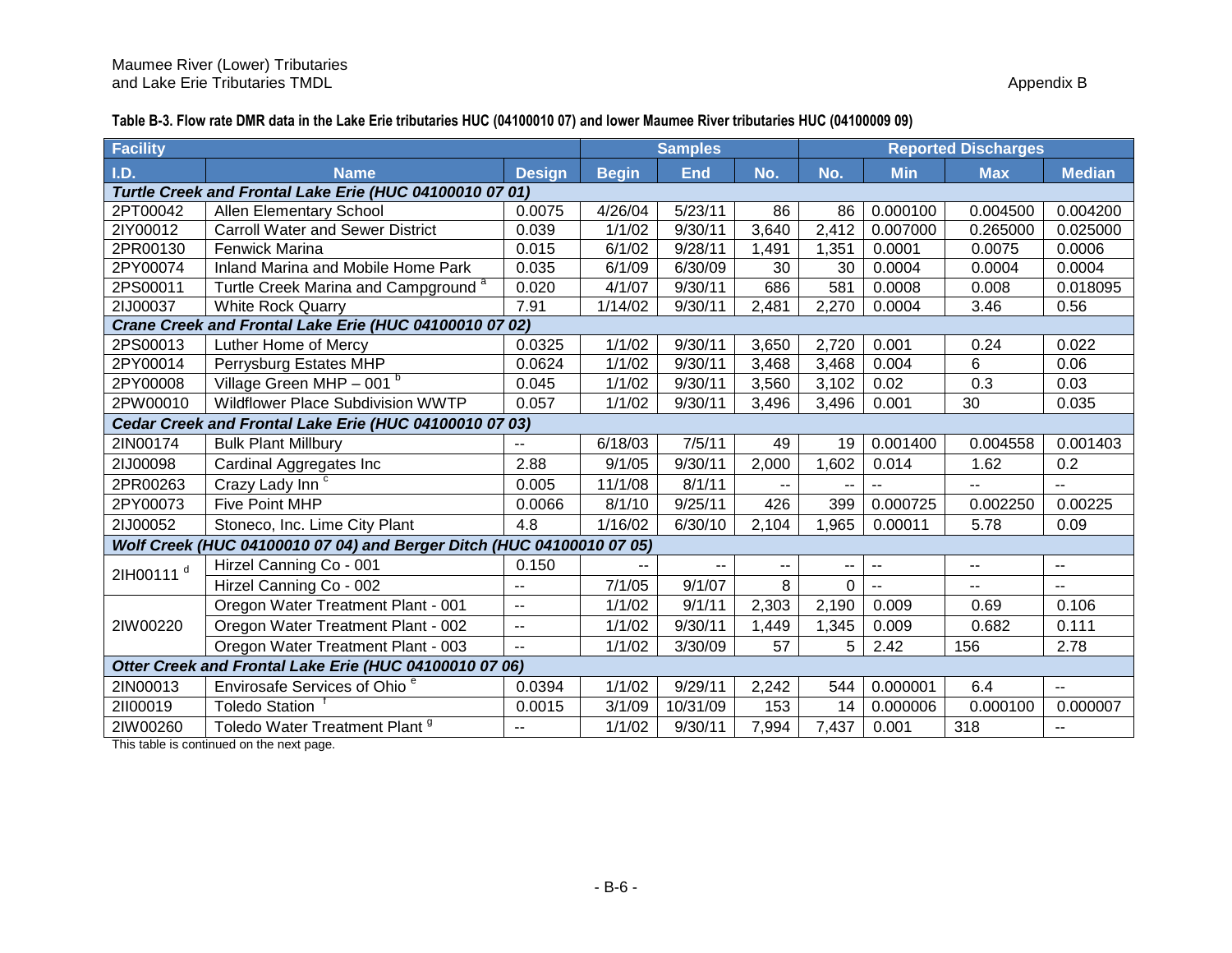| <b>Facility</b> |                                             |        | <b>Samples</b> |         |       | <b>Reported Discharges</b> |       |      |               |  |
|-----------------|---------------------------------------------|--------|----------------|---------|-------|----------------------------|-------|------|---------------|--|
| $ $ I.D.        | Name                                        | Desian | <b>Beain</b>   | End     | No.   | No                         | Min   | Max  | <b>Median</b> |  |
|                 | Grassy Creek Diversion (HUC 04100009 09 01) |        |                |         |       |                            |       |      |               |  |
| 2PG00096        | <b>Country Manor Estates</b>                | 0.02   | 1/1/02         | 9/30/1  | 3.559 | 3.555                      | 0.001 | 19   | 0.016         |  |
| 2PY00005        | Maurers MHP                                 | 0.03   | 1/1/02         | 9/30/1' | 3.405 | 3,358                      | 0.001 | 2.75 | 0.013         |  |

**Notes** 

The design flow ("design"), minimum ("min"), maximum ("max), and median are reported in counts of million gallons per day (mgd).

Facilities with individual NPDES permits for storm water are not included in this table. Additionally, the facilities that were excluded from the report as discussed in Section 3.2.1 are also excluded here (e.g., facilities that directly discharge to Lake Erie).

a. A flow rate of 2,000 mgd was reported for 10/17/2010. This is assumed to be a typographical error and that the value was actually 2,000 gallons per day.

b. No discharge is reported at outfall 002 at Village Green MHP.

c. No discharge is reported at Crazy Lady Inn.

d. No discharge is reported at Hirzel Canning Co for either outfall 001 or outfall 002.

e. Flow rate data are reported for 20 outfalls at Envirosafe of Ohio. The displayed data are summary statistics across all 20 outfalls.

f. Flow rate data are reported for outfall 003. Outfalls 001 and 002 are for storm water.

g. Flow rate data are reported for seven outfalls at the Toledo Water Treatment Plant; the outfalls are located on Otter Creek and Duck Creek, which is in HUC 04100009 09 04. The displayed data are summary statistics across all seven outfalls.